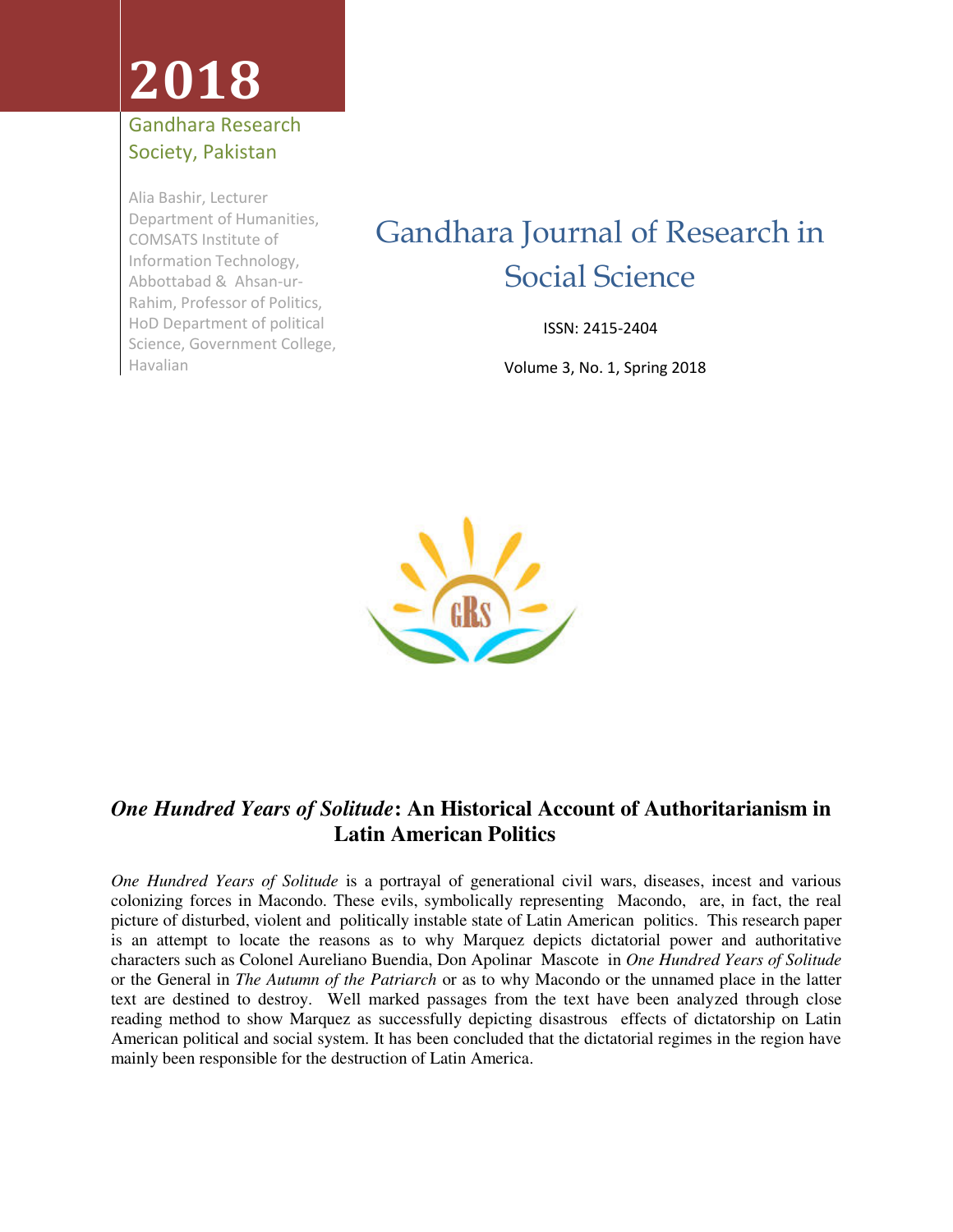#### *One Hundred Years of Solitude***: An Historical Account of Authoritarianism in**

#### **Latin American Politics**

Ali Bashir Tanoli & Ahsan-ur-Rahim

#### Introduction

*One Hundred Years of Solitude* is an historical account of Latin American political and social system. The complexities and the spell bound narrative, which surround the text of the novel, e.g. recurring names in seven generations, Jose Arcadio Buendia, Colonel Aureliano Buendia, bearing seventeen Aurelianos Jose Arcadio, Aureliano Jose, Arcadio, Aureliano Segundo, Jose Arcadio Segundo and yet another generation of Arcadio and Aureliano, finally ending at Aureliano and Aureliano, Ursula and Amaranta and Amaranta Ursula, etc, the diseases, the forgetfulness, the loss of memory and the incest, all symbolically represent the difficulties of imperialism, colonization and the civil wars and continuous military intervention in the political system of the region. This multilayered text may appeal its reader for imperialism and colonialism, starting straight from the conquest of Columbus in  $15<sup>th</sup>$  century, through the Spanish conquest, such as the arrival the Arabs in Macondo, or the arrival of gypsies or various other forces, such as Sir Francis Drake, Sir Walter Raleigh and many more to influence the flow of events in Macondo, it is the character of Don Apolinar Mascote, the magistrate who brings the first seeds of authority and dictatorship in the area. It is in this context, the authoritative and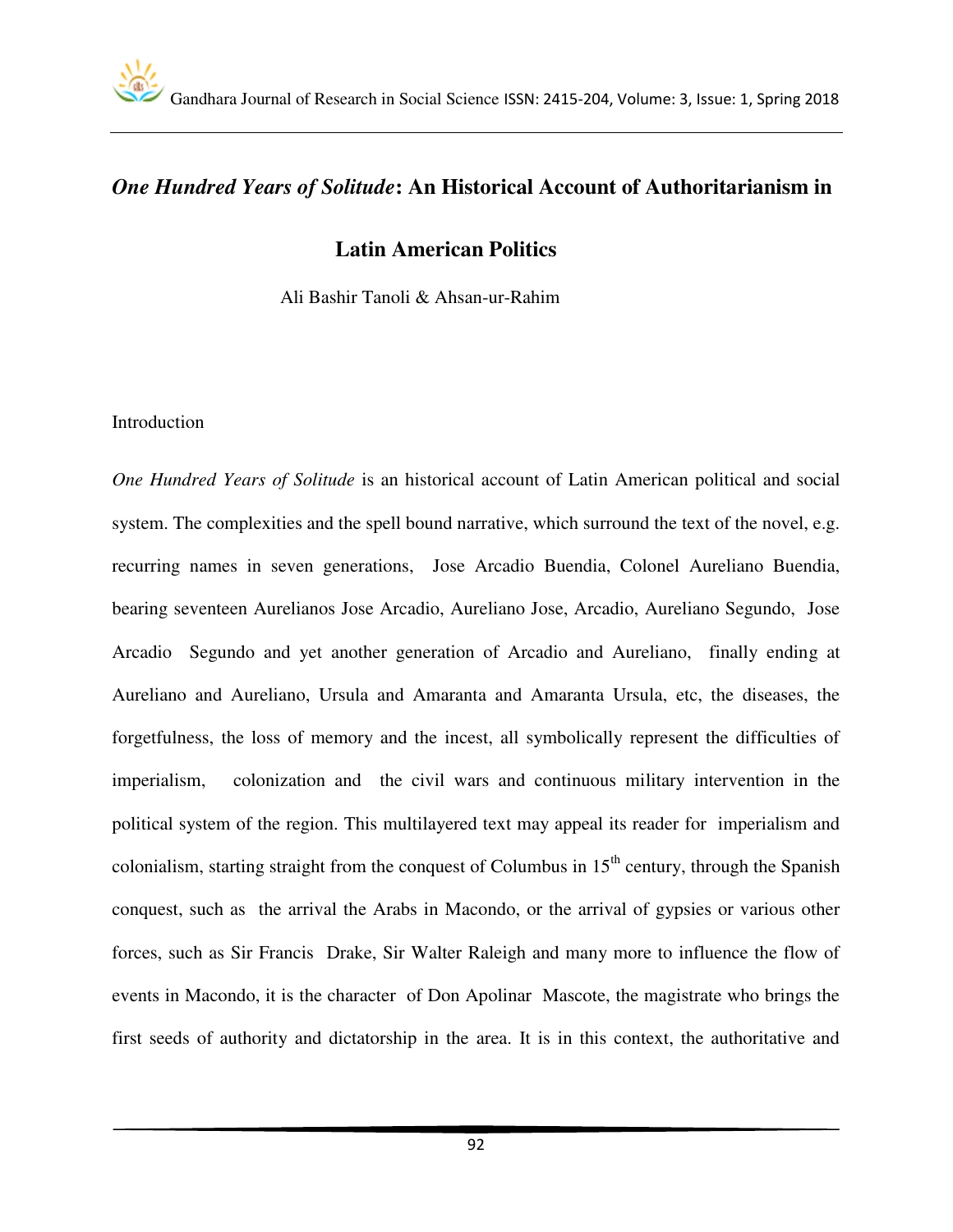

powerful hand in Mocando, the microcosm of Latin America, that *One Hundred Years of Solitude* is important to study and understand.

*One Hundred Years of Solitude* is a portrayal of generational civil wars, diseases, incest and various colonizing forces in Macondo. The evils symbolically representing Macondo are, in fact, the realist picture of disturbed political and social state of Latin American politics. This research paper is an attempt to locate the reasons as to why Marquez depicts dictatorial power and authoritative characters such as Colonel Aurliano Buendia, Don Apolinar Mascote in *One Hundred Years of Solitude* or the General in *The Autumn of the Patriarch* or why Macondo or the unnamed place in the latter text are destined to destroy. Well marked passages from the text have been analyzed through close reading method to show Marquez as successfully depicting disastrous effects of dictatorship on Latin American political and social system. Both primary and secondary sources have been employed including cross references which help shed light on the political system and the constitutions of Latin America, especially focusing Colombian politics. This research paper is an attempt to provide a better understanding to know the causes of instable democracy in Latin America. It has been concluded that the dictatorial regimes in the region have mainly been responsible for the destruction of Latin America.

#### Research Questions

This research paper comes out of two main questions, the first as to what makes Marquez to write about military politics in Macondo or why different dictators and authoritative characters are prominently placed throughout the text; and the other one as to why democracy has remained a failed political system in Latin American politics.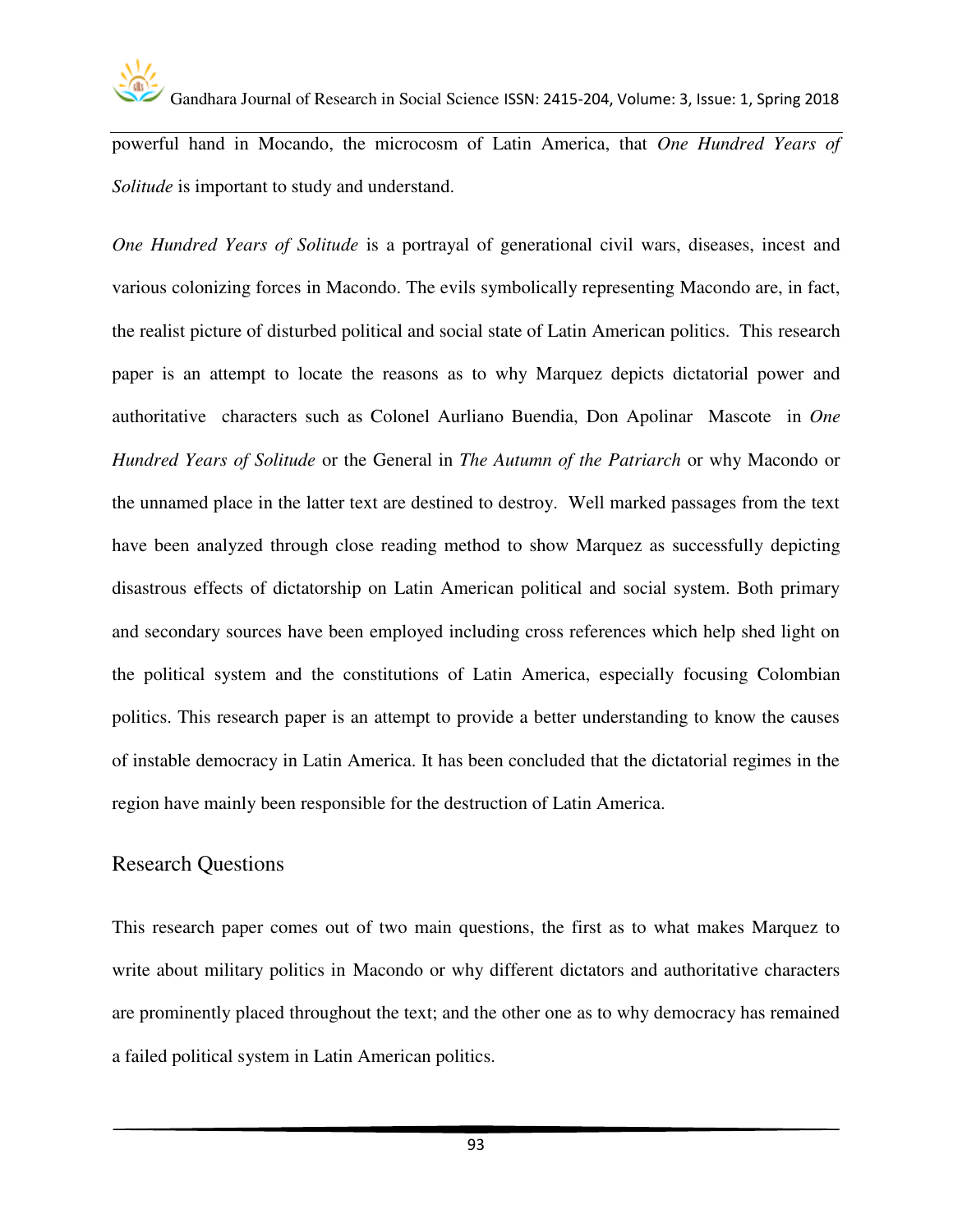#### Literature Review

Pelayo (2001) observed that from 1910 to 1950 Latin American writers tried to present their world in realistic terms depicting, facts, supernatural, the world of dreams, magic and the absurd. This touch of realism is also associated with regionalism. The depiction of the regions with faithful representations. In that sense realism and the regionalism are one and the same. The way Marquez differs from these realist novelists is the novelty of technique and style from his predecessors. Earlier plot was emphasized more than style and technique. The continuous wars depicted by Marquez , in fact, are the civil wars fought by Colombia. Violence marred the political history of Colombia. Unlike his European counterparts, who dwelt on the themes related to WW1, Marquez dwelt on social, political and historical events of his own land, Columbia.

Hunger for power is the theme which is dominant in the narrative; the politician, whether Liberals or Conservatives, and the other officers, all competing for the same.

Pelayo (2001) also noted *One Hundred Years of Solitude* as a narrative so rich, dense and complex that it becomes difficult for the reader to grasp what does the writer actually wants to say. The time period is from 1820 to 1927 with occasional references to sixteenth century, British colonial period, covering other foreign influences, such as, the arrival of gypsies and of the Arabs, etc.

As Bloom (2003) has observed that every single page of the novel is so rich that each word in the text demands close attention, 'an aesthetic battle fatigue'. The novel itself does not present any difficulty as far the flow of the text is concerned, but the repetition of the names, and the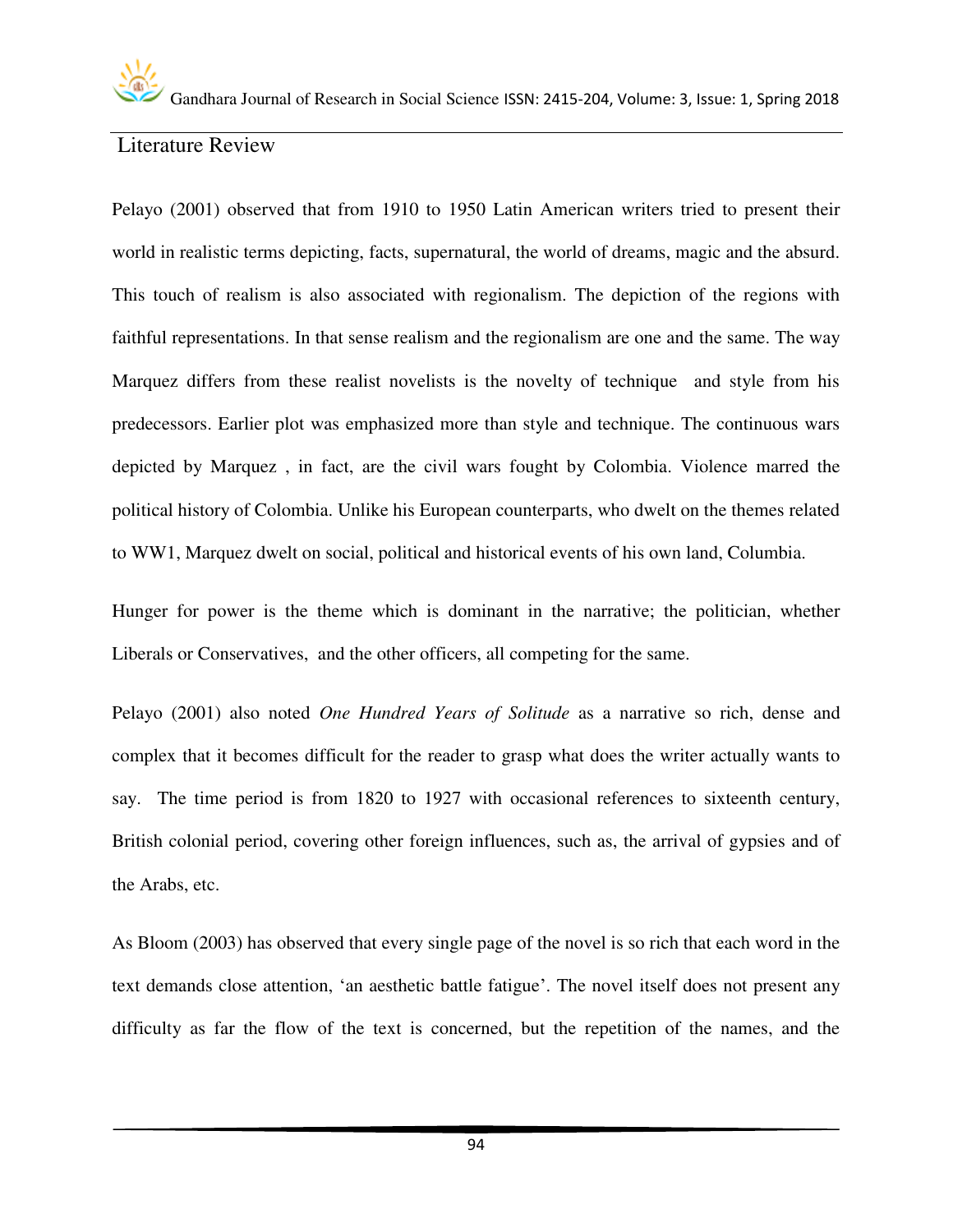recurrence plague, insomnia and the incest create a sort of illusion, so much so that the text takes toll on the reader's memory.

Barman (2010) noted that Latin America inherited a legacy of anarchy and destabilized political and social system, spoilt by powerful oligarchy who controlled Latin Americas newly independent nations. The struggle for power created extreme political, economic and social disorder and instability. This resulted in dictatorship which had had a long and lasting impact on Latin American politics. Dictatorships and repressive military regimes have been a constant and chronic feature in the Latin American political scenario. Colombian politics was mired in the intense rivalry between its two political parties ― the Conservatives and the Liberals. Separated by ideological differences, resulting in numerous civil wars and internal conflicts.

Williams, R. (2007) *The Columbia Guide to Latin American Novel Since 1945* had observed that Latin American novels are often categorized as the 'Dictator Novels' According to him the most horrific period in  $20<sup>th</sup>$  century Latin American politics is the insurgence of military rule which became popular during 1970s Latin American literature. The roots are to be found in Ramon del Valle and Guatemalan Miguel's novel during 1946 and Gabriel Marquez's *The Autumn of the Patriarch* in 1975. Marquez mainly drew upon notorious military men of the time.

Martin (2012) observes that the theme of military dictatorship is dominant in the text that Macondo as a national symbol becomes the continental symbol. According to him, Marques dwell on the military dictatorship of Colombian Politics, as the text of *The Hundred Years of Solitude* has its thematic relevance in *The Autumn of The Patriarch,* the figure who represent dictatorship in the whole continent, or *No One Writes to the Colonel.* The hints of military rule are to be found in the text when banana workers were massacred by the military government of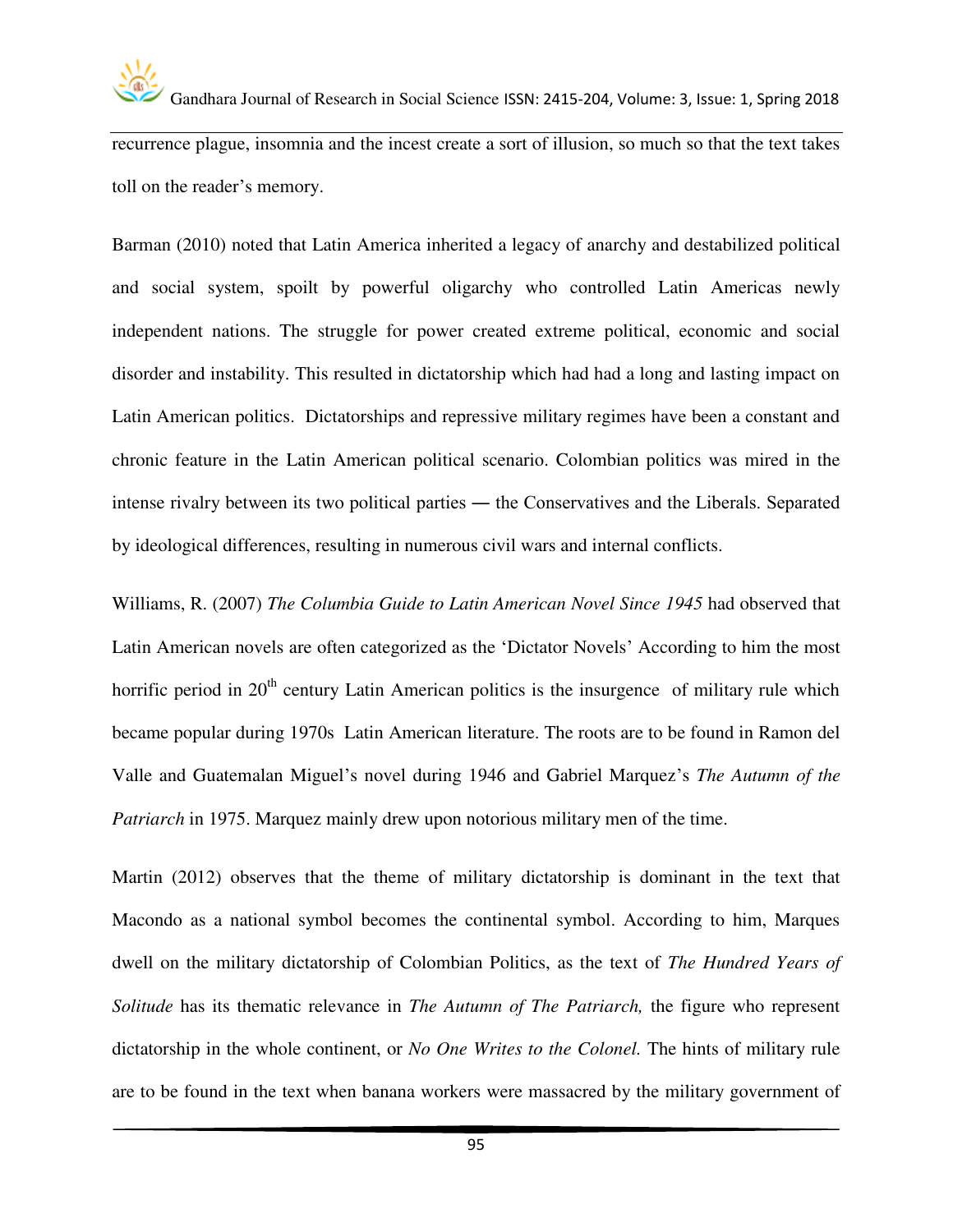

Colombia on having shares in the business with the North American company. The obsession with dictatorship of Marques is still clearer when he writes about the power, fame and the solitude. The novels depict the effects of dictatorship on people's psychology. The Patriarch is powerful, ugly and barbaric. People have no voice of their own, there is no progress in the novel nor any progress in the minds of the people, symbolizing a general decadence of military dictatorship.

Latin American politics is characterized by Left-Right wings of ideologies.

Williams (2010) observes that *One Hundred Years of Solitude* is a historical account of Columbia's chaotic history after its independence. It is unique as compared to the states of Latin America in its having two party system the Liberals and the Conservatives. Party loyalties and affiliation run in the families in Columbian politics. In fact, it is this division of Liberals and the Conservatives that is mainly responsible for the civil wars in the country. The incessant rain which is referred to in the latter part of the narrative symbolically represent continuous wars in the country.

The 'transculturation and the appropriation of beliefs and values in a hierarchy of power relation' and the 'identity construction' as noted by Chong (2008) is maintained by the aboriginals and the foreign forces throughout the text. This represents a continuous tug of war between the local people in the form of resistance to the foreign influences and the seize of power by the foreigners.

Latin America includes Brazil, Argentina, Colombia, Chile, Peru, Bolivia and other smaller states. The party strength, like states in Latin American political system is an important pillar of authoritarian government. It is through party politics that power has been maintained.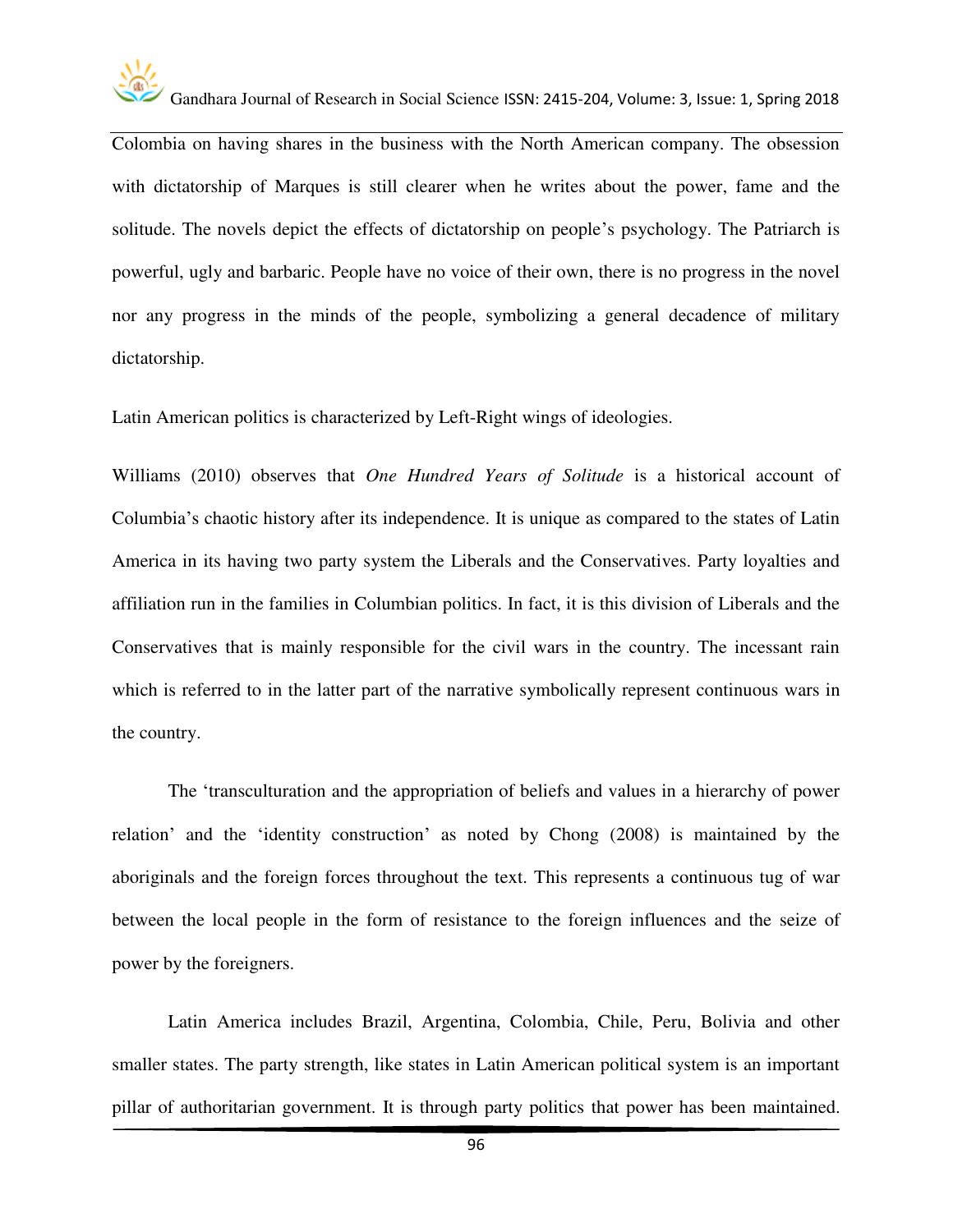

(Way, L& Levitsky, S, 2010). They provide a comprehensive view of Latin American politics how these regimes consolidated their through election system yet they maintained their power through authoritarianism. This parallelism is manifest in the text of *One Hundred Years of Solitude* as the government through manipulations tries to maintain its hegemony in the state.

#### Discussion and Analysis

Nations like narratives begin to lose their meaning in the myths and metaphors but only then they emerge out of political thought and literary traditions as a powerful idea in the west. Bhabha (1990). Applying this idea of Bhabha to *One Hundred Years of Solitude* one can infer that the narrative of this novel is in fact an account of Latin America, whether it is called Colombia, Brazil, Argentina, Cuba, Venezuela, Brazil, or name it by any other nation state of Americas. Marquez depicts episodic military intervention in Latin American politics. He amalgamates different dictators of Chile, Dominican Republic, Colombia, and of Spain, such as Augusto Pinochet, Rafael Trujillo, Gustavo Rojas Pinilla and Francisco Franco into one dictator in *The Autumn of the Patriarch.* While depicting such an intervention in *The Autumn of the Patriarch* he explains his preoccupation in these words: "My intention was always to make a synthesis of all the Latin American dictators, but especially those from the Caribbean" (Darraj, 2006).Understanding military dictatorship in Marquez' works, particularly in his *One Hundred Years of Solitude,* one first needs to struggle through a complicated, highly dense and symbolically rich text. The more one tries to read and grasp the events of the narrative the more the reader is perplexed. Dense information on each page of the text makes the memory stray. The generations of Arcadios and Aurelianios such as Jose Arcadio Buendia, Aureliano Buendia, Jose Arcadio, Aureliano Jose, Arcadio, Aureliano Segundo, Jose Arcadio Segundo and yet again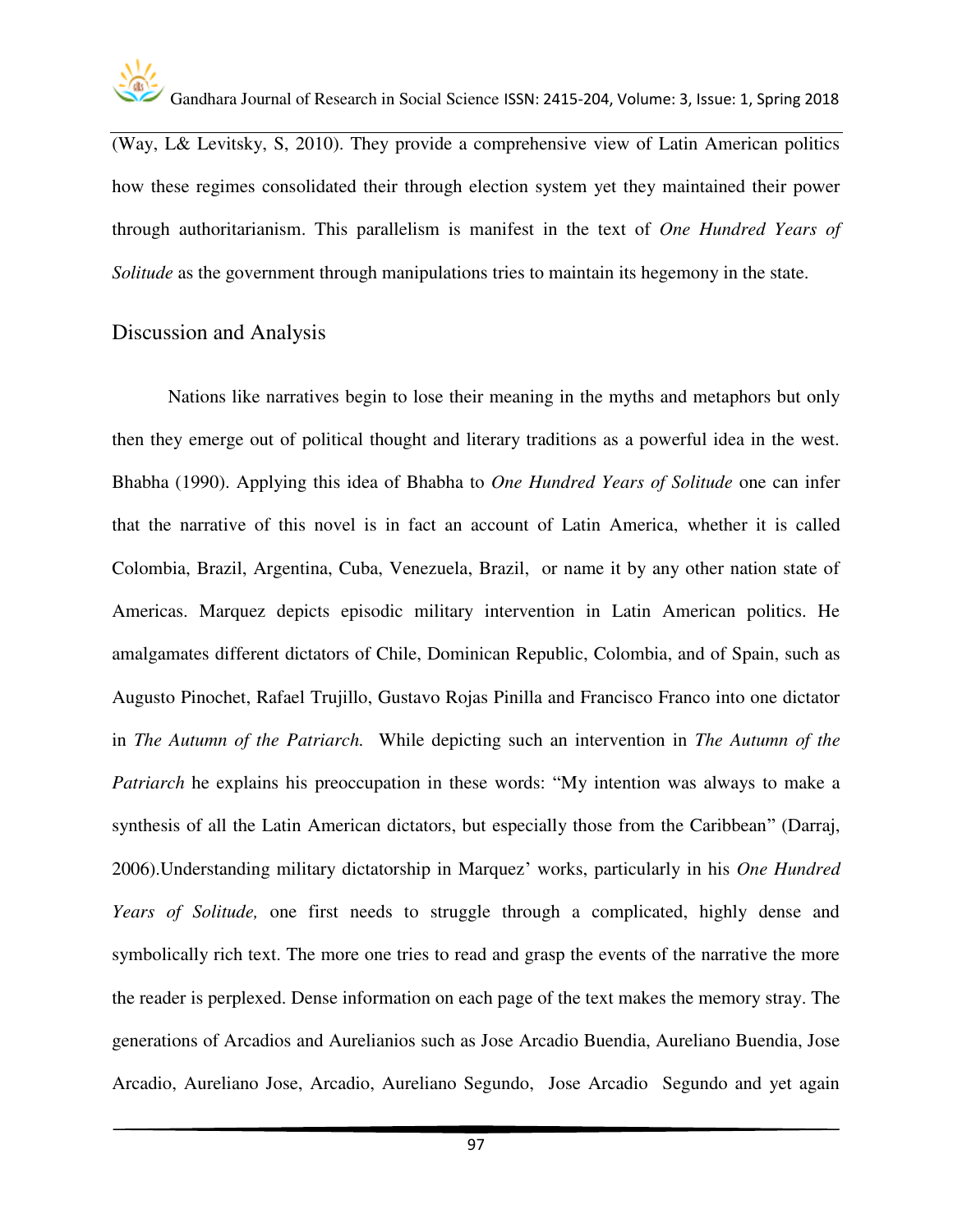

another generation of Arcadio and Aureliano, Ursula and Amaranta and Amaranta Ursula , etc, the diseases, the forgetfulness, the loss of memory and the incest, all not only affect the residents of Macondo or the invaders invading it but the reader of the text is also affected in the same way. Such is the effect of magic realism or of insomnia or the forgetfulness in the text that the reader literally feels paralyzed or amnesiac as in the words of William (2010), if history repeats itself then *One Hundred Years of Solitude* is the depiction of such historical truths of Colombian politics.

This intricate text, as the narrative indicates, invites several responses but dominant theme is of military intervention and civil wars in Colombia. Although Macondo had had various foreign influences; of the gypsies, of the Arabs and Turks, of English Empire and the earliest of them all the Spanish Empire, the most lasting impact which Macondo had to face was the authority of Don Apolinar Mascote, the first despot who arrived in Macondo very tactfully, leading few solders and seven daughter, bringing with him the authority, the loss of memory of Macondo and the plague and forced the people to paint their houses blue, the official colour of the state instead of white. The insomnia and the forgetfulness and the plague were somehow endured by the people. They, with the help of science and magic of Jose Arcadio Buendia could bear the destruction by inventing memory machine and the list of the words at each of the entrance of the streets, they could not dismantle the disastrous effects of the authority brought by the magistrate:

> His first order was for all the houses to be painted blue in celebration of the anniversary of the national independence. Jose Arcadio Buendia, with the copy of the order in his hand, found him taking his nap in hammock he had set up in the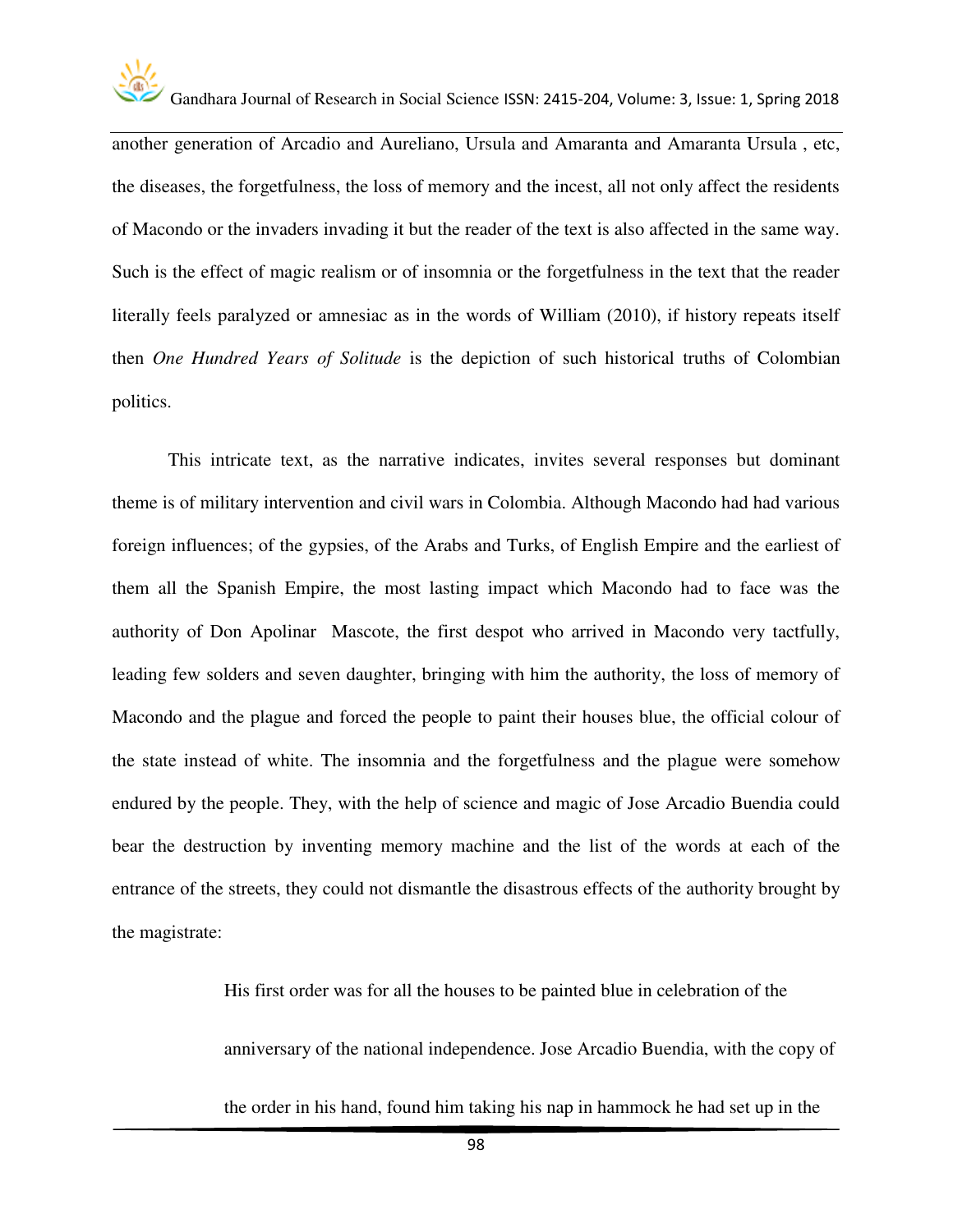narrow office. "Did you write this paper?" he asked him. Don Apolinar Mascote, a mature man, timid with a ruddy complexion, said yes. "But what right?" Jose Arcadio Buendia asked again. Don Apolinar Mascote picked up a paper from the drawer of the table and showed it to him. "I have been named magistrate of this town" (p. 57).

So the magistrate, the authority, the official colour of Colombian Conservative party, has been imposed upon the people of Macondo which later in the text leads to thirty civil wars fought by Aureliano Buendia. The earlier references to immortality of the Macondo is the reflection of their peacefulness and placidity that Jose Arcadio Buendia claims in their inexperience of death and graveyard in the area. In this context Chong (2008) has observed that it is the authority of the nation-state and the government that the forefather of Macondo refuses to submit. What is worse, in the imposition of authority is the massacre of the local workers at banana strike. And still heartening is the fact that out of fear of the government everybody in the town denies the massacre, even the only survivor of the incident is kept silent of not mentioning the incident. The 'transculturation and the appropriation of beliefs and values in a hierarchy of power relation' and the 'identity construction' as noted by Chong (2008) is maintained by the aboriginals and the foreign forces throughout the text.

 Until this point, the narrative has been more metaphorical, symbolically representing the colonizing forces but the narrative becomes historical and bloodier with the liaison of Don Apolinar Mascote and Colonel Aureliano Buendia. Structurally too, the sweeping events of Imperial forces at the outset of the text present few problems of understanding the characters and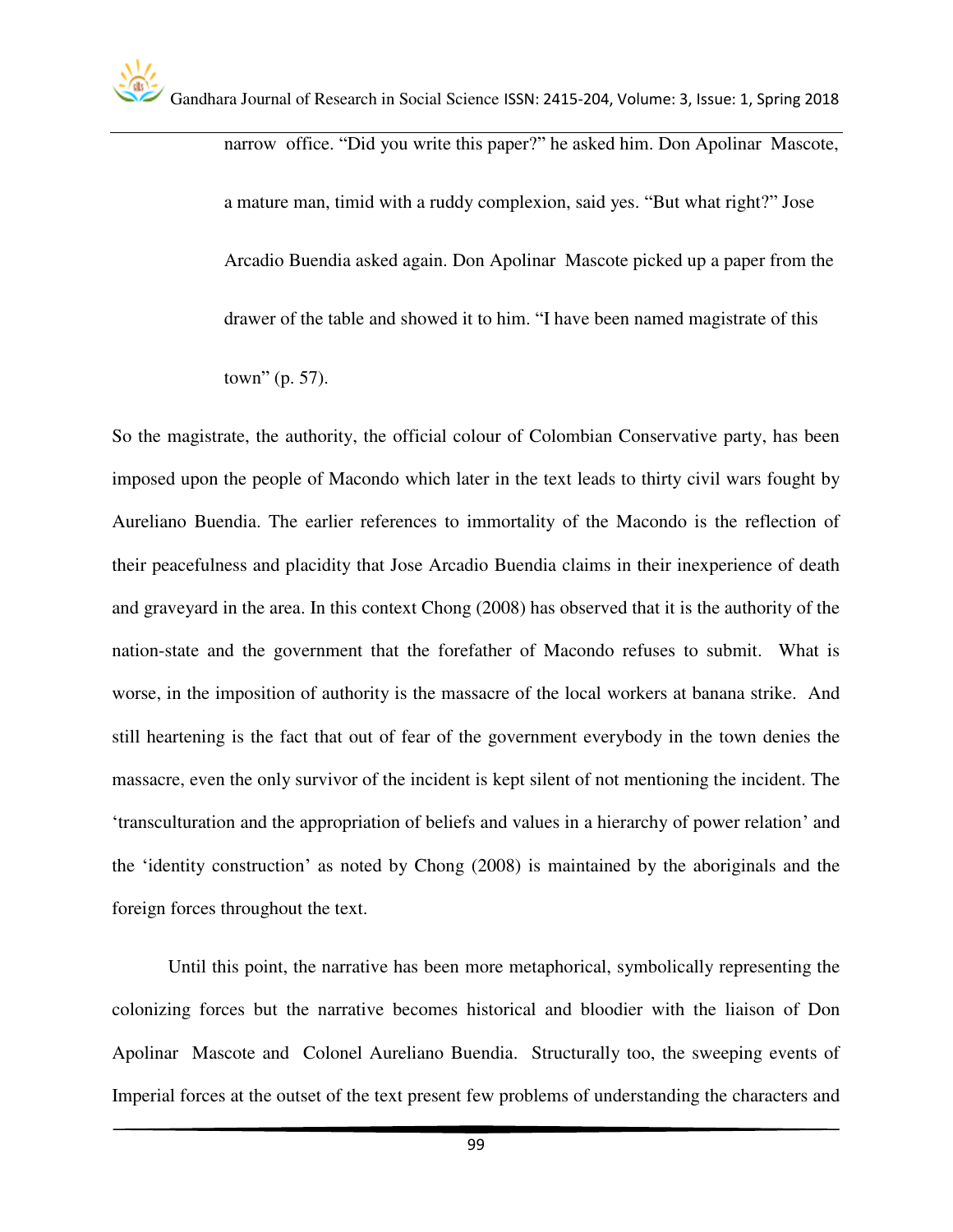

Gandhara Journal of Research in Social Science ISSN: 2415-204, Volume: 3, Issue: 1, Spring 2018

their thematic significance. One can even recall the events as to how first generation gets into the incest, is made to abandon its hometown and leaves for a new region, named Macondo. With the introduction of Mascote the authoritarian, and his seven daughters, one feels to forget whatever happens in the text. Such is the effect of the magic brought by Mascote. The reader seems to identify with the characters and he too feels spellbound and intoxicated as the events further move on. This authoritative power of the magistrate intensifies with the introduction of Colonel Aureliano Buendia who is modeled after General Rafael Uribe Uribe, general in liberal party in Colombia. Their relationship strengthens a little more when he gets married to the magistrate's daughter, Remedios, 'the link with the Buendias consolidated Don Apolinar Mascote's authority in the town' (p. 90). Only then the magistrate is able to persuade the local population for painting their houses blue for the independence celebration. Marquez wants to imply here that merging of authority of Mascote with democratic values of Jose Arcadio Buendia 'that everyone can paint his house the colour he feels like'(p.59) and the solders should leave Macondo at once has brought a disastrous effect on the lives of the region. The collapse of Columbia in particular and the region of Latin America in general has been due to the mix of authority with democracy. It is here that the the account of Latin American politics is relevant here. Latin America includes Brazil, Argentina, Colombia, Chile, Peru, Bolivia and other smaller states. While classifying regimes on the basis of democracies or authoritarian, (Diamond& Jay, L, 2002) had observed that in the third wave of democracy and the renaissance associated with it, it is still difficult to identify a state on the basis of a democracy or an authoritarian regime. They question whether Russia, Ukraine, Indonesia, Turkey or Venezuela are democracies or authoritarian states. According to them it was a simple question of politics a few decades ago but new research has identified an overlap of these political system in these state, including Latin American states,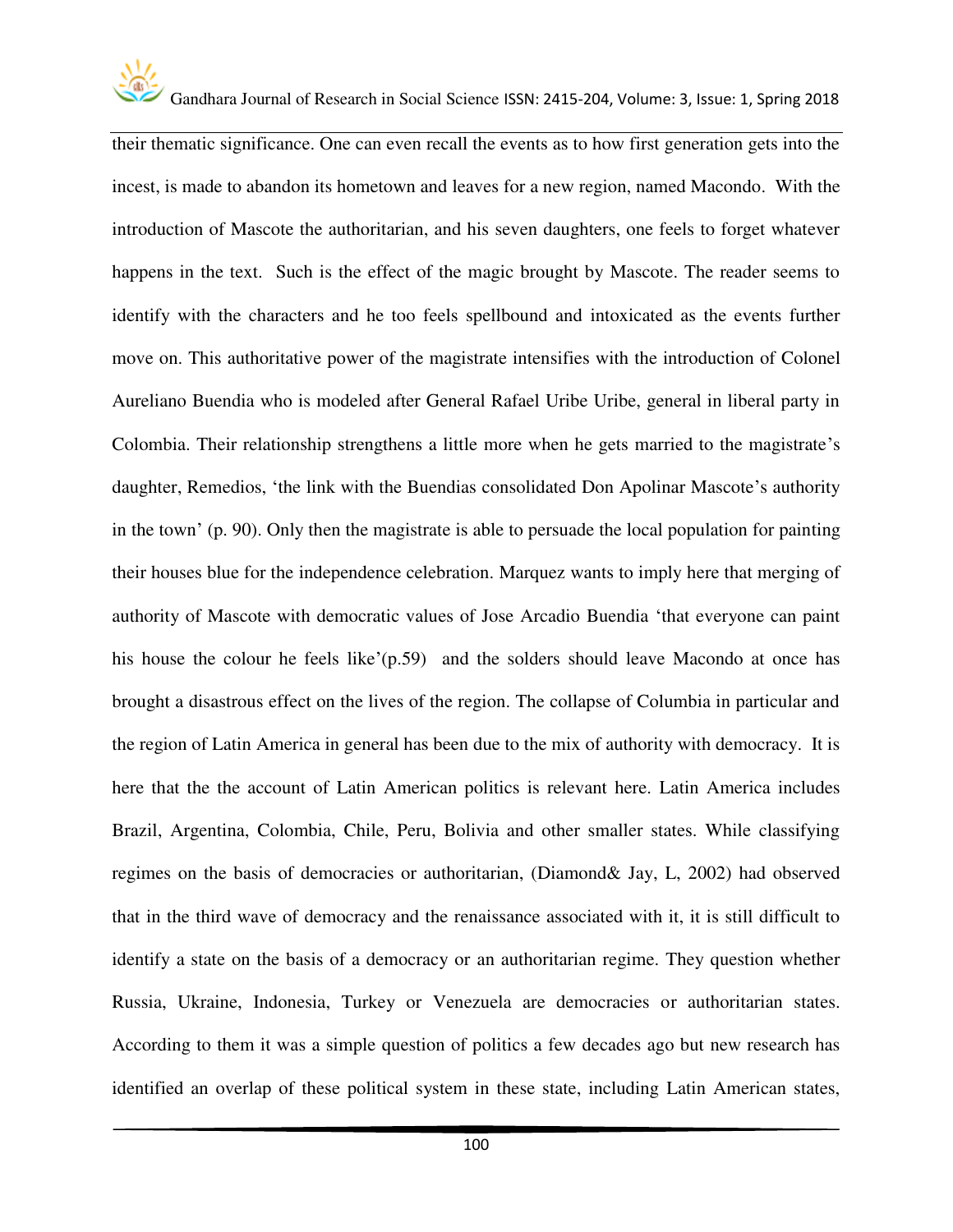

which they name them as hybrid regimes, hegemonic party systems, competitive authoritarian systems, something less than electoral democracies, etc.

Historically oligarchic democracies in Latin American states developed into full democracies until the rise of mass political participation. This is how the culture of democracy first started in small elite and gradually spread to mass participation till the point when this gradual process of democracy was interrupted and the elite sought out other way to curtail the political competition. For such hybrid regimes different scholars have coined various terms, such as 'semi-consolidated democracies' by Freedom House, 'partial democracies' by Epstein et al, 'electoral democracies' by Diamond,' illiberal democracies' by Zakaria , 'defective democracies' by Croissant and Merkel, 'competitive authoritarianism' by Levitsky and Way, electoral authoritarianism by Schedler (Morlino 2008). The purpose of using these cross references in relation to the text of *One Hundred Years of Solitude* is to gloss over the idea as to how an independent region of Macondo transformed into hybrid regimes which ultimately resulted into a crippled Colombia or Lain America as represented by a real cannibal in the text named as Aureliano with a pigtail.

 While depicting party politics, Williams (2010) observes that *One Hundred Years of Solitude* is a historical account of Colombia's chaotic history after its independence. It is unique as compared to the states of Latin America in its having two party system the Liberals and the Conservatives. Party loyalties and affiliation runs in the families in Colombian politics. In fact, it is this division of Liberals and the Conservatives that is mainly responsible for the civil wars in the country. The incessant rain which is referred to in the latter part of the narrative symbolically represent continuous wars in the country, 'It rained for four years, eleven months, and two days.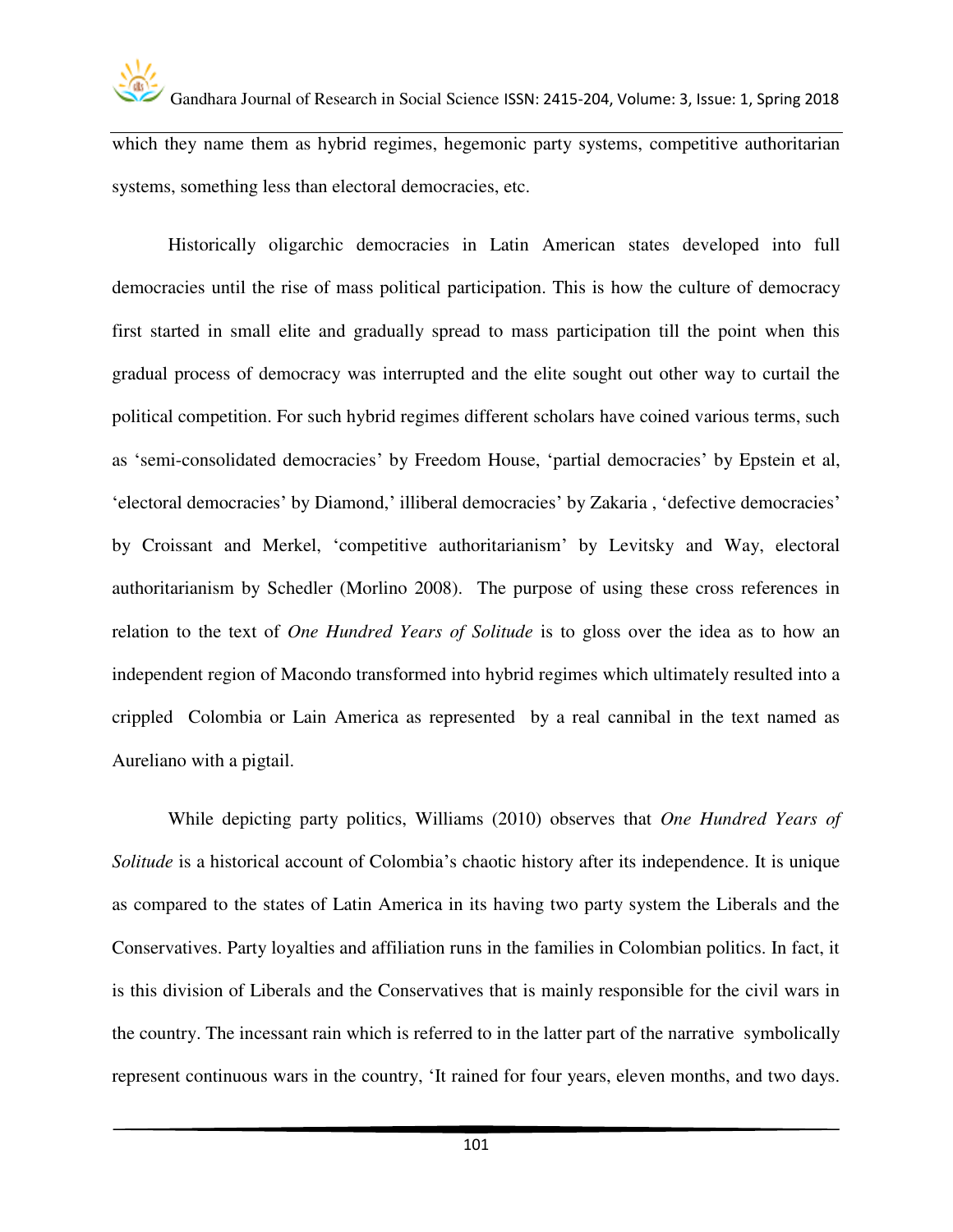

There were periods of drizzle during which everyone put on his full dress and convalescent look to celebrate the clearing but people soon grew accustomed to interpret the pauses as a sign of redoubled rain' (p. 320). Later, it is with the floods that everything in Macondo is purged off and Macondo is reborn.

 It is in this context that the party strength is an important pillar of authoritarian government. It is through party politics that power has been maintained. (Way, L& Levitsky, S, 2010). It is the same party system of which Aureliano is being briefed by his father-in- law in the following words:

> The Liberals, he said, were, Freemasons, bad people, wanting to hang priests, to institute civil marriage and divorce, to recognize the rights of illegitimate children as equal to legitimate ones, and to cut the country cut up in federal system that would take power away from the supreme authority. The Conservatives on the other hand, who had received their power directly from God, proposed the establishment of public order and family morality. They were the defenders of the faith of Christ, of the principle of authority and were not prepare to permit the country to be broken down into autonomous entities (p. 98).

'Don Apolinar Mascote sealed the ballot box with the label crossed by his signature.' (p. 99). It is this hybridity of government that the ballot boxes are being prepared for voting in the country. The manipulation in the ballot is clearly revealed when he orders to open the box that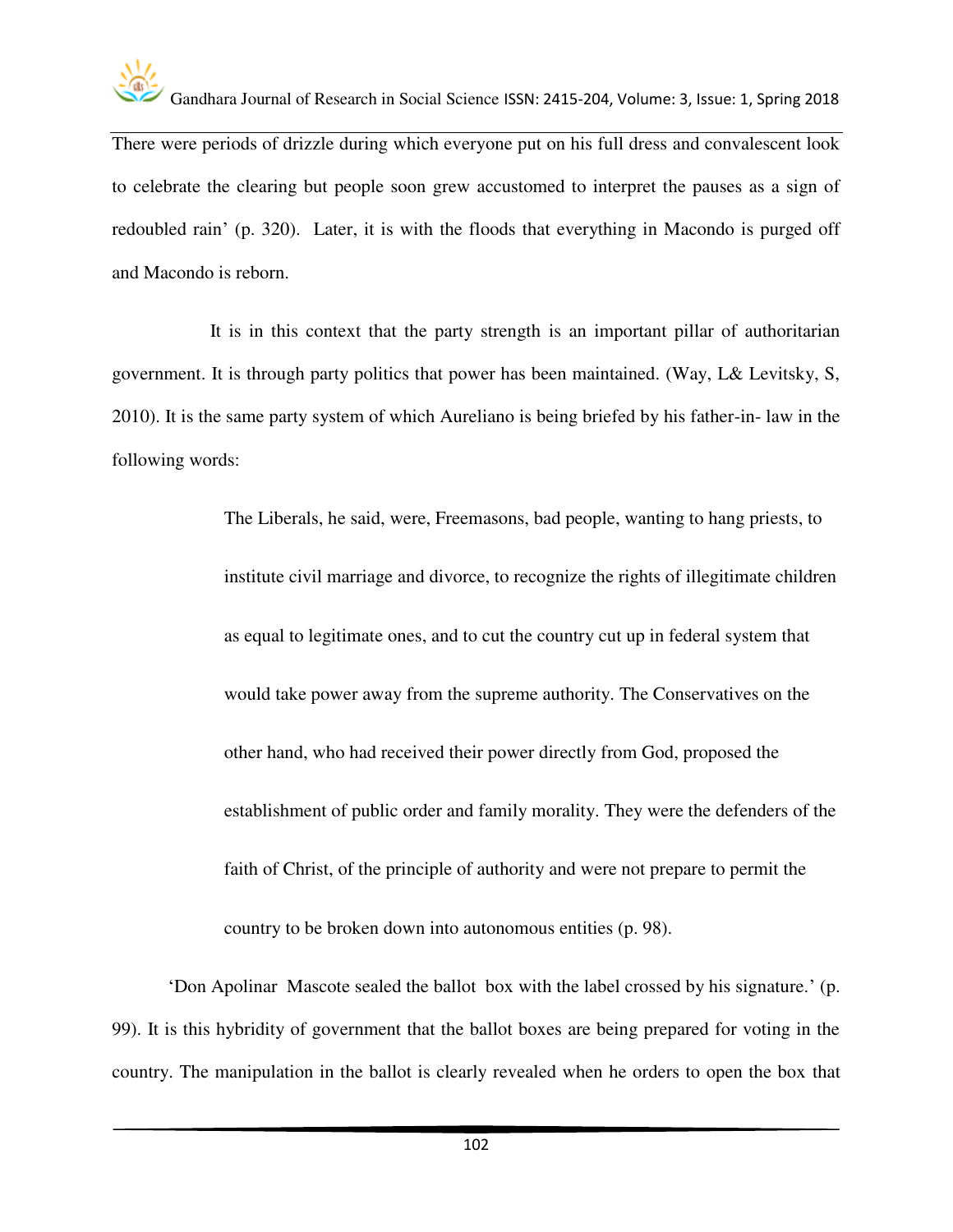

redouble the blue ones, 'That night while he played dominoes with Aureliano, he ordered the sergeant to break the seal in order to count the votes. There were almost as many red ballots as blue, but the sergeant left only ten red ones and made up the difference with the blue. Then they sealed the box again with a new label and the first thing on the following day it was taken to the capital of the province' (p. 99).

In this context of Red and Blue, the colours of Liberals and Conservatives, Delpar (1981) traced the history of Colombian politics and had observed that such party politics is effacing from other Latin American States, such as Brazil and Uruguay. Colombian literature mainly dwells on nineteenth century politics which comprise biographies, autobiographies and other genres. Liberal party first served in government from 1863 to1885 and later on as opposition from 1885 to 1899. It is that period of Columbian history when Liberals organized a Revolution after a long period of seclusion from mainstream politics. The war, the martial law and the curfew in the narrative represent the history of Colombia. Every time the house is cleaned by Ursula and the filth is washed away whenever there is flood or the rain or whirlwind, 'Macondo is already a fearful whirlwind of dust',(p.422). This historical account of violence, and wars reveals that Marquez is clearly against dictatorship and authority. Since first quarter of seventeenth century Colombia has been a democracy where party system has had a tug of war for power, an uncompromising ideological conflict between the church and the state, legalization of marriages and divorces etc., which led to civil wars in the country.

The obsession of Marquez with the division of Liberal and he Conservatives is so intense that he writes in the same mood of anger in *The Autumn of the Patriarch,* '…the liberals who had sold the federalist war, the conservatives who bought it, the generals of the high command, three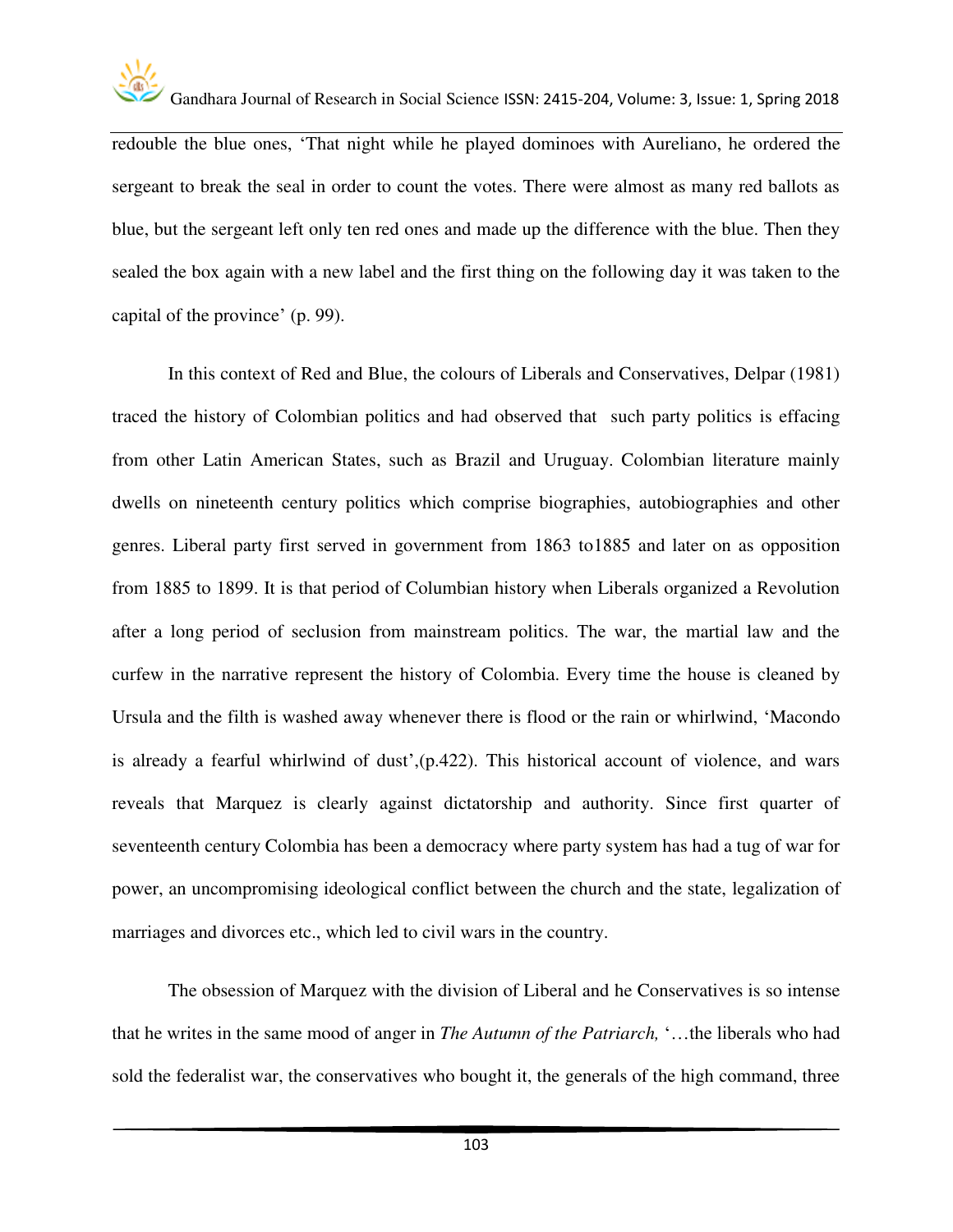

of his cabinet ministers, the arch bishop primate and Ambassador Schontner, all together in one single plot calling for the unity of all against the despotism of centuries, so that they could they divide up among themselves the booty of the death, so absorbed in the depths of greed that no one noticed the unburied president…...' (p. 26). The language, thought and emotions in the text are even more profound in *The Autumn of the Patriarch* than the *One Hundred Years of Solitude*. The criticism more blunt, but the theme is the same, a hatred toward dictatorial governments, a voice in favour of rule of the people and the rule of law the region where peace should prevail.

#### Conclusion

After analysis and discussion of the well marked passages from the text it becomes clear that Marquez is obsessed with civil war or party politics or the dictatorship in Macondo because he is depicting the violent history of Latin American politics especially the disturbed political state of Colombia. The difficulty with *One Hundred Years of Solitude* is. As suggested by Bhabha (1999), is a metaphor, an allegory. The writer is not easily visible from the text as compared to *The Autumn of the Patriarch* yet it is clear that Marquez dwells on the theme of peacefulness, against violence. The generations of Arcadios and Aurelianios such as Jose Arcadio Buendia, Aureliano Buendia, Jose Arcadio, Aureliano Jose, Arcadio, Aureliano Segundo, Jose Arcadio Segundo and yet again another generation of Arcadio and Aureliano, Ursula and Amaranta and Amaranta Ursula , etc, are the account of the Latin American history.

The questions raised at the start of the text as to why Marquez dwells on the dictators, wars, the liberals and the conservatives etc. it becomes clear that he is faithfully tracing the history of his own country. Tracing from the earliest times of history, the colonizing effects, independence of Colombia from its Spanish Empire, the bloody violence and the power politics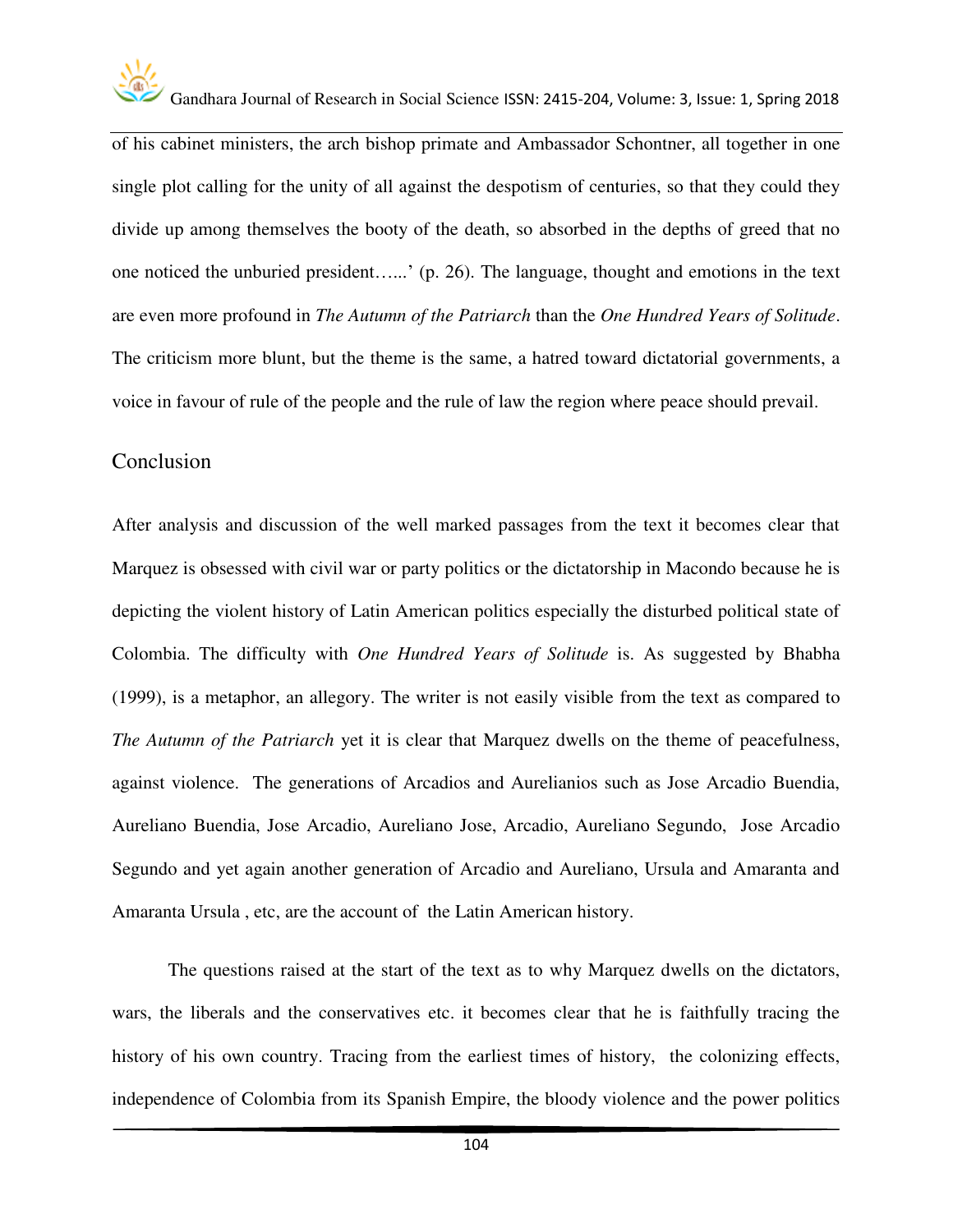

in the country resulting civil wars, all converged in a magical creation of *One Hundred Years of Solitude.*

#### **End Notes**

Barman, B. (2010) Representation of Colombian political history  $-$  A study of the selected novels of Gabriel García Márquez.(Unpublished doctoral thesis). Assam University India.

Bhabha, K.H. (1990). (Ed). *Nation and Narration.* London: Routeledge.

Bloom, H. (2003). (Ed). *Gabriel Garcia Marquez's One Hundred Years of Solitude*. Chelsea House Publishers: USA.

Chong, T. (Ed). *Globalization and its Counter-forces in South east Asia.* Singapore: ISEAS Publishing.

Close, D. (2017). *Latin American Politics: An Introduction.* Toronto: University of Toronto Press.

 Delpar, H. (1981). *Red against Blue: The Liberal Party in Columbian Politics, 1863- 1899*. Alabama: University of Alabama Press.

Darraj, M.S. (2006). *Gabriel Garcia Marquez.* New York: Info Publishing.

Diamond & Jay, L. (2002). Thinking about Hybrid Regimes. Journal of Democracy. Vol.13.No 2.pp21-35.University of Hopkins Press.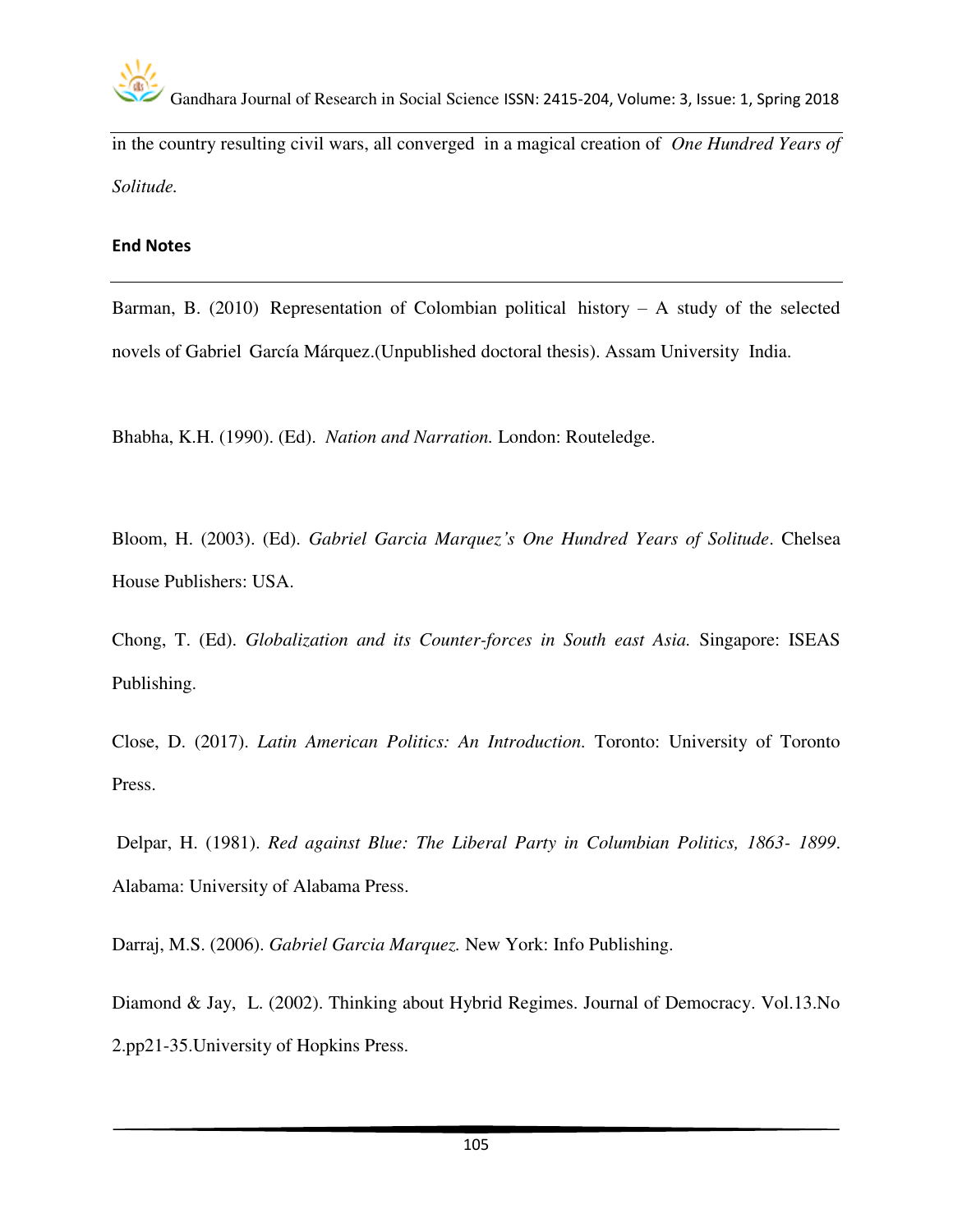

Morlino, L. (2008 September). Hybrid Regimes or Regimes in Transitions? Retrieved from http://fride.org/download/WP70-Hybrid\_regimes\_ENG\_sep08.pdf

Marquez, G.G. (1967). *One Hundred Years of Solitude.* New York: Penguin Books.

Marquez, G.G. ( (1977). *The Autumn of the Patriarch*. New York: Penguin Books.

 Martin, G. (2012).*The Cambridge Introduction to Gabriel Garcia Marquez*. Cambridge: New York.

Pelayo, R. (2001). *Gabriel Garcia Marquez: A Critical Companion.* Greenwood Press: London.

Way, A. L., & Levitsky, S. (2010). *Competitive Authoritarian Regime: Hybrid Regimes after the Cold War.* New York: Cambridge University Press.

Williams, R. (2007) *The Columbia Guide to Latin American Novel Since 1945.*Columbia University.

Williams, R. (2010). *A Companion to Gabriel Garcia Marquez.* New York: Woodbridge.

William, R. L. (1984). *Gabriel Garcia Marquez. Boston:* Twayne Publishers.

Wood, M. (1990). *Gabriel Garcia Marques: One Hundred Years of Solitude*. New

York: Cambridge University Press.